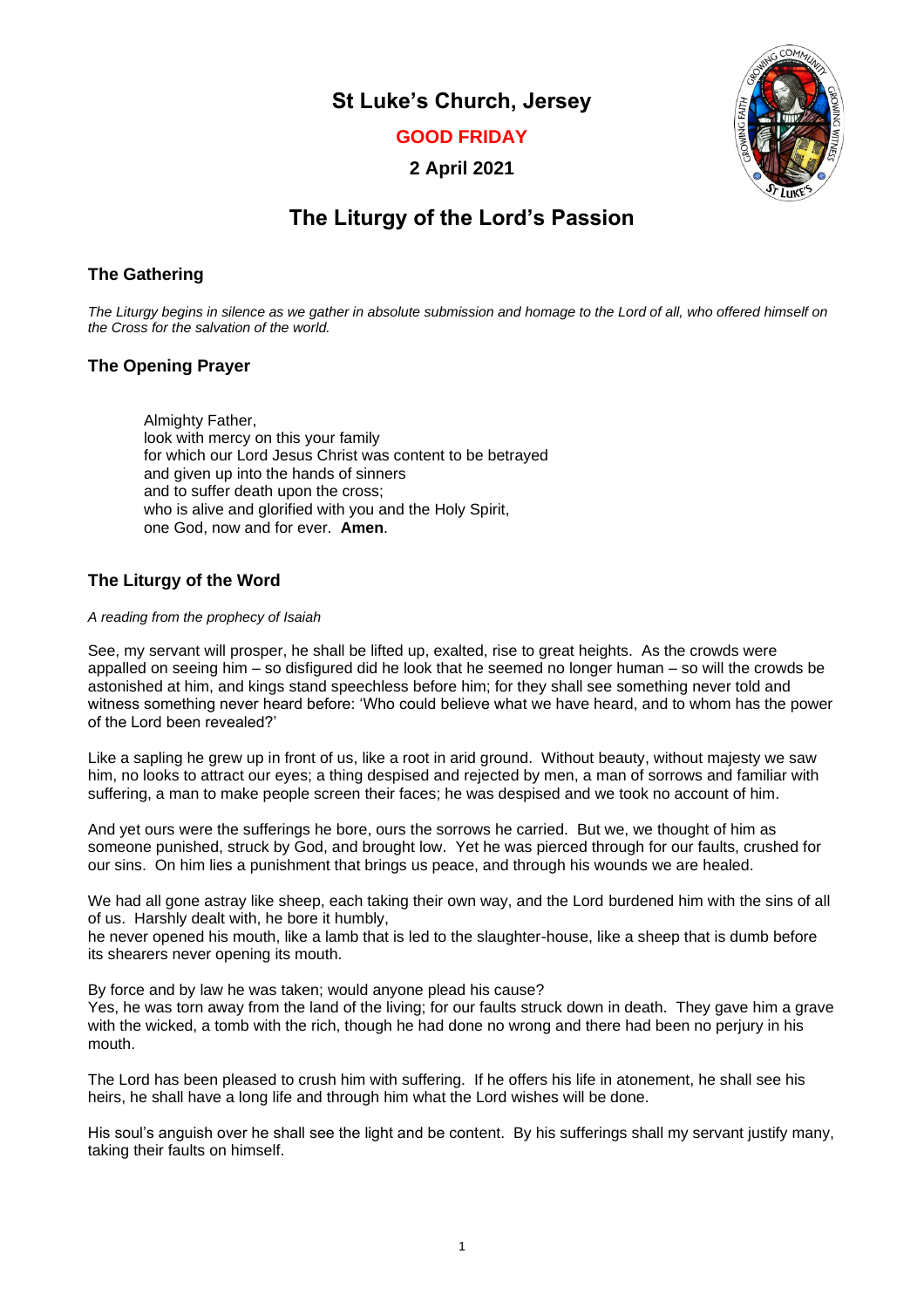Hence I will grant whole hordes for his tribute, he shall divide the spoil with the mighty, for surrendering himself to death and letting himself be taken for a sinner, while he was bearing the faults of many and praying all the time for sinners.

This is the word of the Lord. All **Thanks be to God**.

# **The Responsorial Psalm**

Father, into your hands I commend my spirit. All **Father, into your hands I commend my spirit.**

> In you, O Lord, I take refuge. Let me never be put to shame. In your justice, set me free, Into your hands I commend my spirit. It is you who will redeem me, Lord.

#### All **Father, into your hands I commend my spirit.**

In the face of all my foes I am a reproach, an object of scorn to my neighbours and of fear to my friends.

# All **Father, into your hands I commend my spirit.**

Those who see me in the street run far away from me. I am like a dead man, forgotten in men's hearts, like a thing thrown away.

# All **Father, into your hands I commend my spirit.**

But as for me, I trust in you, Lord; I say: 'You are my God. My life is in your hands, deliver me from the hands of those who hate me.

#### All **Father, into your hands I commend my spirit.**

Let your face shine on your servant. Save me in your love.' Be strong, let your heart take courage, all who hope in the Lord.

# All **Father, into your hands I commend my spirit.**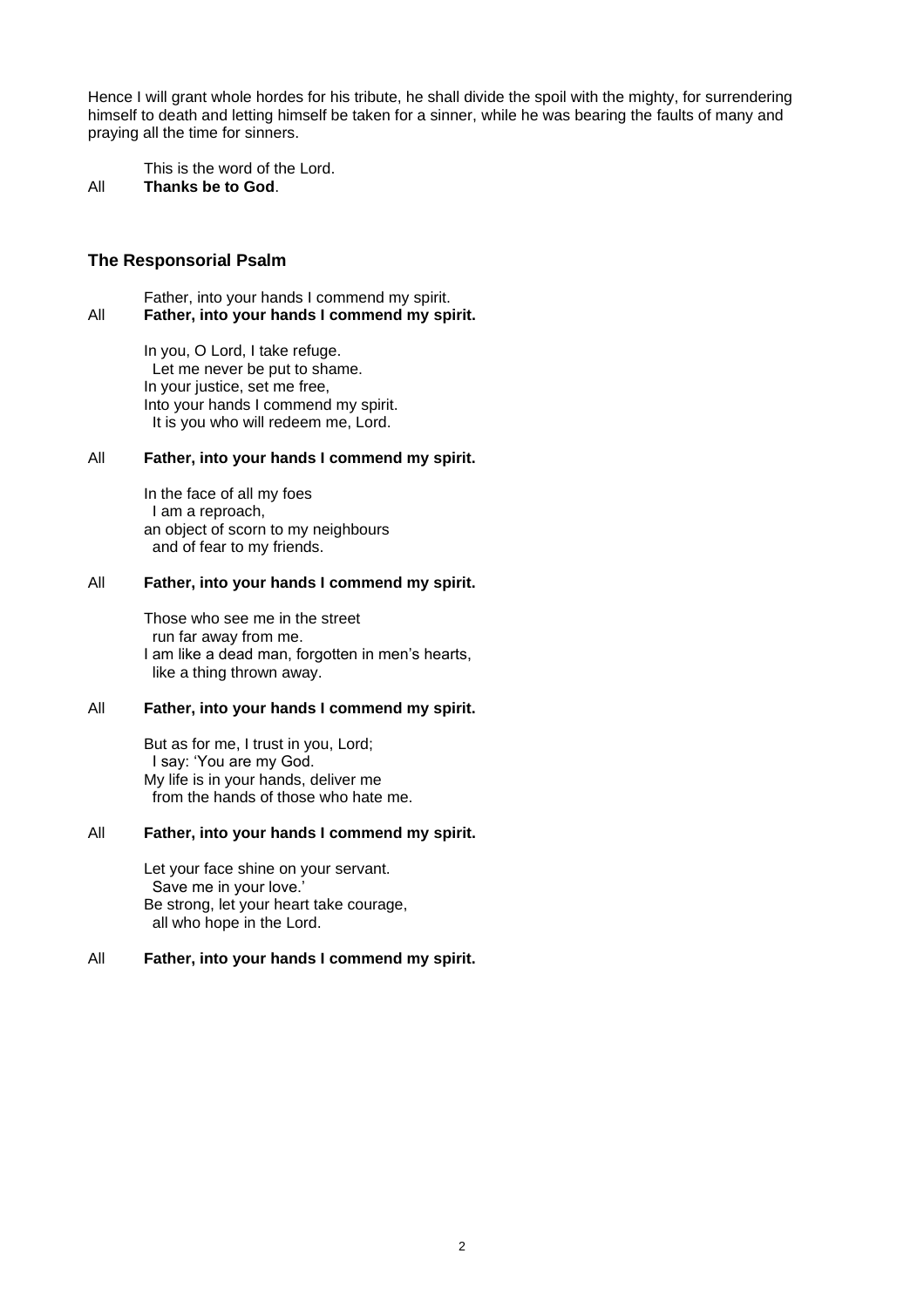**Praise to the Holiest in the height, and in the depth be praise: in all his words most wonderful, most sure in all his ways.**

**O loving wisdom of our God! when all was sin and shame, a second Adam to the fight and to the rescue came.**

**O wisest love! that flesh and blood, which did in Adam fail, should strive afresh against the foe, should strive and should prevail;** 

**And that a higher gift than grace should flesh and blood refine, God's presence and his very self, and essence all-divine.** 

**O generous love! that he, who smote in Man for man the foe, the double agony in Man for man should undergo;** 

**And in the garden secretly, and on the Cross on high, should teach his brethren, and inspire to suffer and to die.** 

**Praise to the Holiest in the height, and in the depth be praise: in all his words most wonderful, most sure in all his ways.**

# **The Gospel Acclamation**

Praise to you, O Christ, King of eternal glory Christ was humbler yet, even to accepting death, death on a cross. But God raised him high and gave him the name which is above all names. All **Praise to you, O Christ, King of eternal glory**

**The Singing of Passion of Our Lord Jesus Christ according to St John** *(18:1-19:42)*

**The Homily**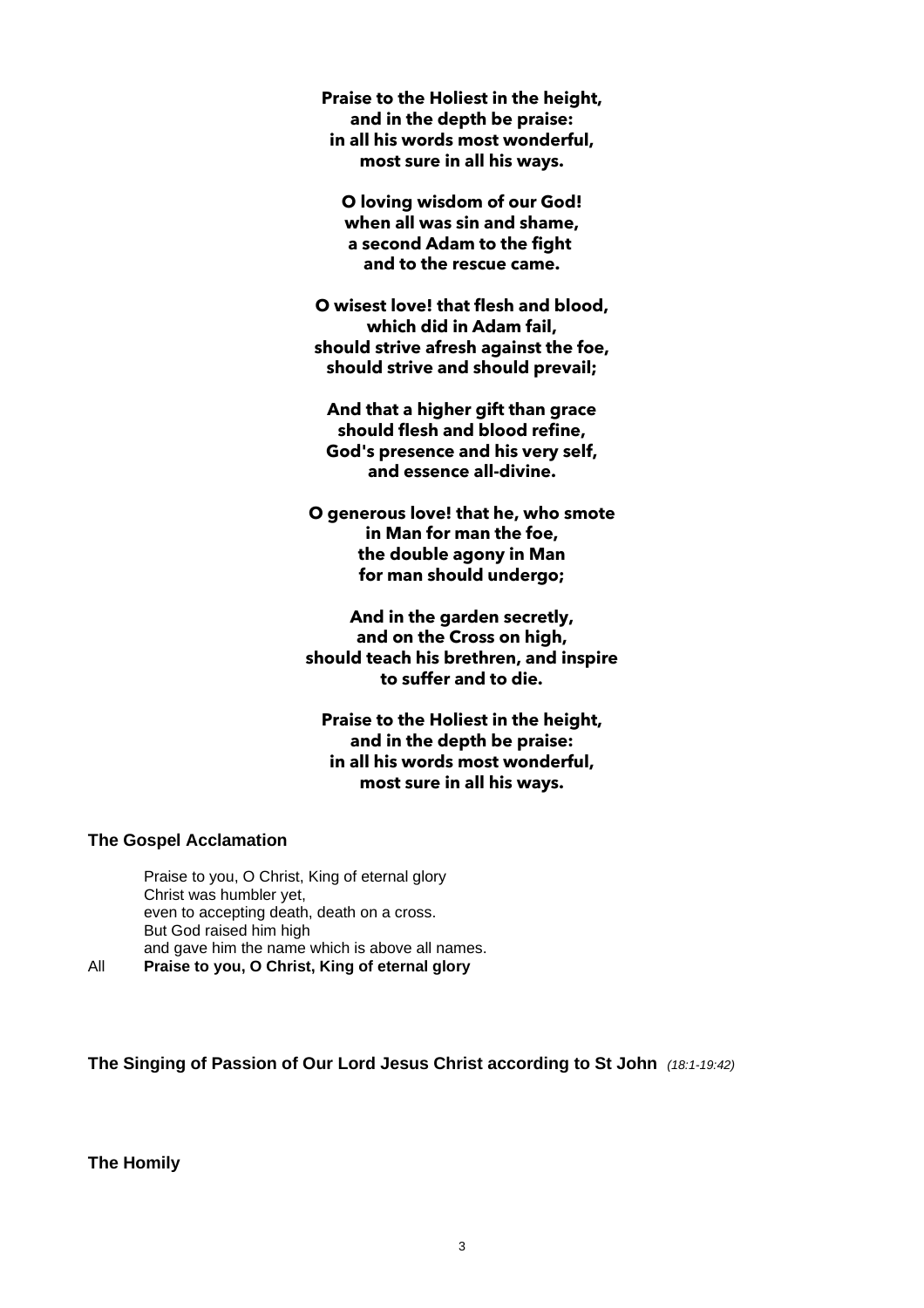**The Veneration of the Cross**

**When I survey the wondrous Cross, on which the Prince of glory died, my richest gain I count but loss, and pour contempt on all my pride.**

**Forbid it, Lord, that I should boast save in the death of Christ, my God; all the vain things that charm me most, I sacrifice them to his blood.**

**See from his head, his hands, his feet, sorrow and love flow mingled down; did e'er such love and sorrow meet, or thorns compose so rich a crown?**

**His dying crimson like a robe, spreads o'er his body on the Tree; then I am dead to all the globe, and all the globe is dead to me.**

**Were the whole realm of nature mine, that were a present far too small; love so amazing, so divine, demands my soul, my life, my all.**

> *Words: Isaac Watts (1674-1748) Music: Edward Miller (1731-1807)*

*At the conclusion of the hymn, a large crucifix will be carried into church and lifted high three times, with the invitation:*

Behold the wood of the cross. All **Come, let us worship**.

*The Veneration of the Cross follows. During the Veneration, The Reproaches will be sung by the choir. These verses, some of which are drawn from the words of Old Testament prophets, call to mind the many events in salvation history*  when God saved his chosen people and questioned them, asking why they had turned away from him. They call to mind *the reality that our sins are the cause of Jesus' crucifixion.*

O my people, O my people, what have I done to you? How have I offended you? Answer me! Answer me!

I led you out of Egypt, from slavery to freedom, but you led your Saviour to the cross.

O my people, what have I done to you? How have I offended you? How have I offended you? Answer me! Answer me!

Holy is God! Holy and strong! Holy immortal One, holy immortal One, have mercy on us, have mercy on us.

For forty years I led you safely through the desert. I fed you with manna from heaven, and brought you to a land of plenty: but you led your Saviour to the cross. Holy is God...

What more could I have done for you? I planted you as my fairest vine, but you yielded only bitterness: when I was thirsty you gave me vinegar to drink, and you pierced your Saviour's side with a lance. Holy is God...

I opened the sea before you, but you opened my side with a spear. O my people, what have I done to you? How have I offended you? How have I offended you? Answer me! Answer me!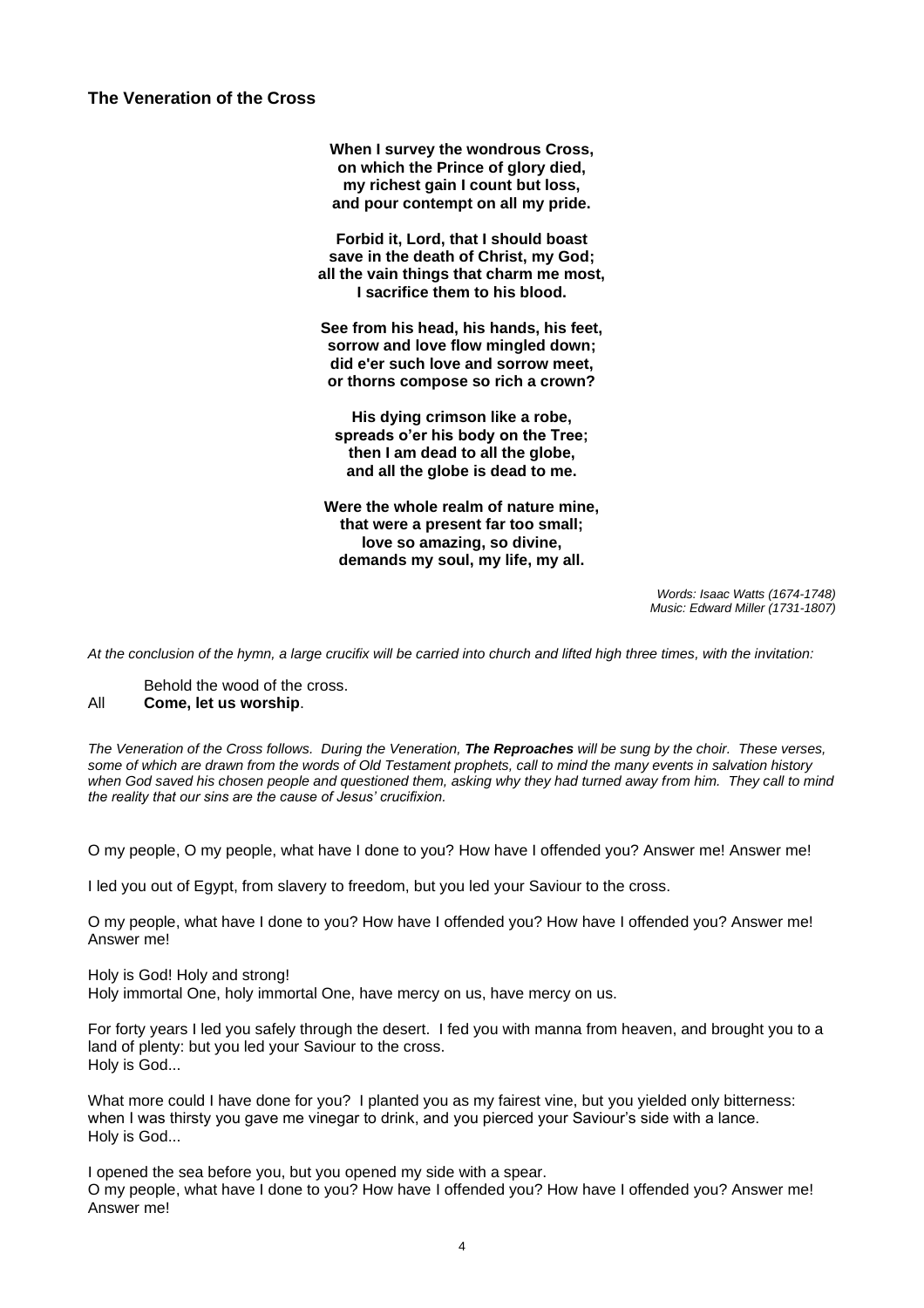I led you on your way in a pillar of cloud, but you led me to Pilate's court. O my people...

I bore you up with manna in the desert, but you struck me down and scourged me. O my people...

I gave you saving water from the rock, but you gave me gall and vinegar to drink. O my people...

I gave you a royal sceptre, but you gave me a crown of thorns. O my people...

I raised you to the height of majesty, but you have raised me high on a cross. O my people, O my people, what have I done to you? How have I offended you? Answer me! Answer me!

# **The Solemn Prayers**

*Prayer is offered for*

the Church the nations of the world the Jewish people those who do not believe those who suffer those afflicted in time of pandemic

*Each time a bidding is made, followed by a period of silence; after the silence, this response is used:*

Lord, hear us All **Lord, graciously hear us**.

*Each prayer concludes with a Collect.*

# **Holy Communion**

**Sing, my tongue, the glorious battle, sing the ending of the fray o'er the cross, the victor's trophy, sound the loud triumphant lay: tell how Christ, the world's Redeemer, as a victim won the day.**

**God in pity saw man fallen, shamed and sunk in misery, when he fell on death by tasting fruit of the forbidden tree: then another tree was chosen which the world from death should free.**

**Therefore when the appointed fullness of the holy time was come, he was sent who maketh all things forth from God's eterrnal home: thus he came to earth, incarnate, offspring of a maiden's womb.**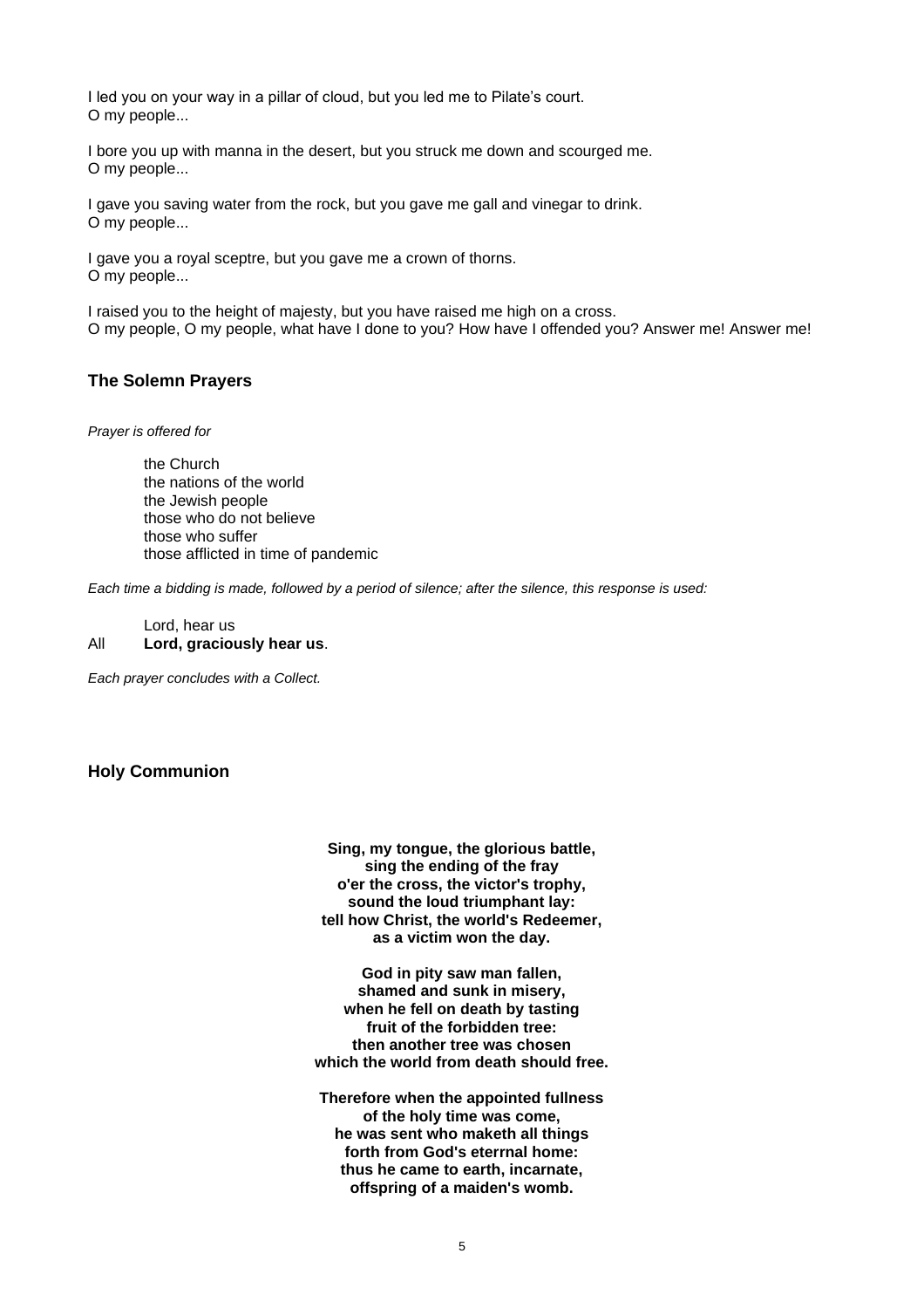**Thirty years among us dwelling now at length his hour fulfilled, born for this, he meets his Passion, for that this he freely willed, on the cross the Lamb is lifted, where his life-blood shall be spilled.**

**To the Trinity be glory, to the Father and the Son, with the co-eternal Spirit, ever Three and ever One, one in love and one in splendour, while unending ages run. Amen**

> *Words: Thomas Aquinas (1227-1274) Music: John F. Wade (1711-1786)*

*As the hymn ends, the Blessed Sacrament, consecrated at the Mass of the Lord's Supper last night and before which we watched and prayed, is brought to the altar from the Place of Repose..*

# **The Lord's Prayer**

*The priest invites us to join in the Lord's Prayer* 

All **Our Father, who art in heaven, hallowed be thy name; thy kingdom come; thy will be done; on earth as it is in heaven. Give us this day our daily bread. And forgive us our trespasses, as we forgive those who trespass against us. And lead us not into temptation; but deliver us from evil. For thine is the kingdom, the power, and the glory, for ever and ever. Amen.** 

# **Invitation to Communion**

*The Priest invites us to receive a spiritual Communion*

This is the Lamb of God who takes away the sins of the world. Blessed are those who are called to his supper.

All **Lord, I am not worthy to receive you, but only say the word and I shall be healed**.

*and we say together*

**My Jesus, I believe that you are present in the Most Holy Sacrament. I love you above all things, and I desire to receive you into my soul. Since I cannot at this moment receive you sacramentally, come at least spiritually into my heart. I embrace you as if you were already there and unite myself wholly to you. Never permit me to be separated from you. Amen.**

*The Priest and congregation present in the church now receive Communion.*